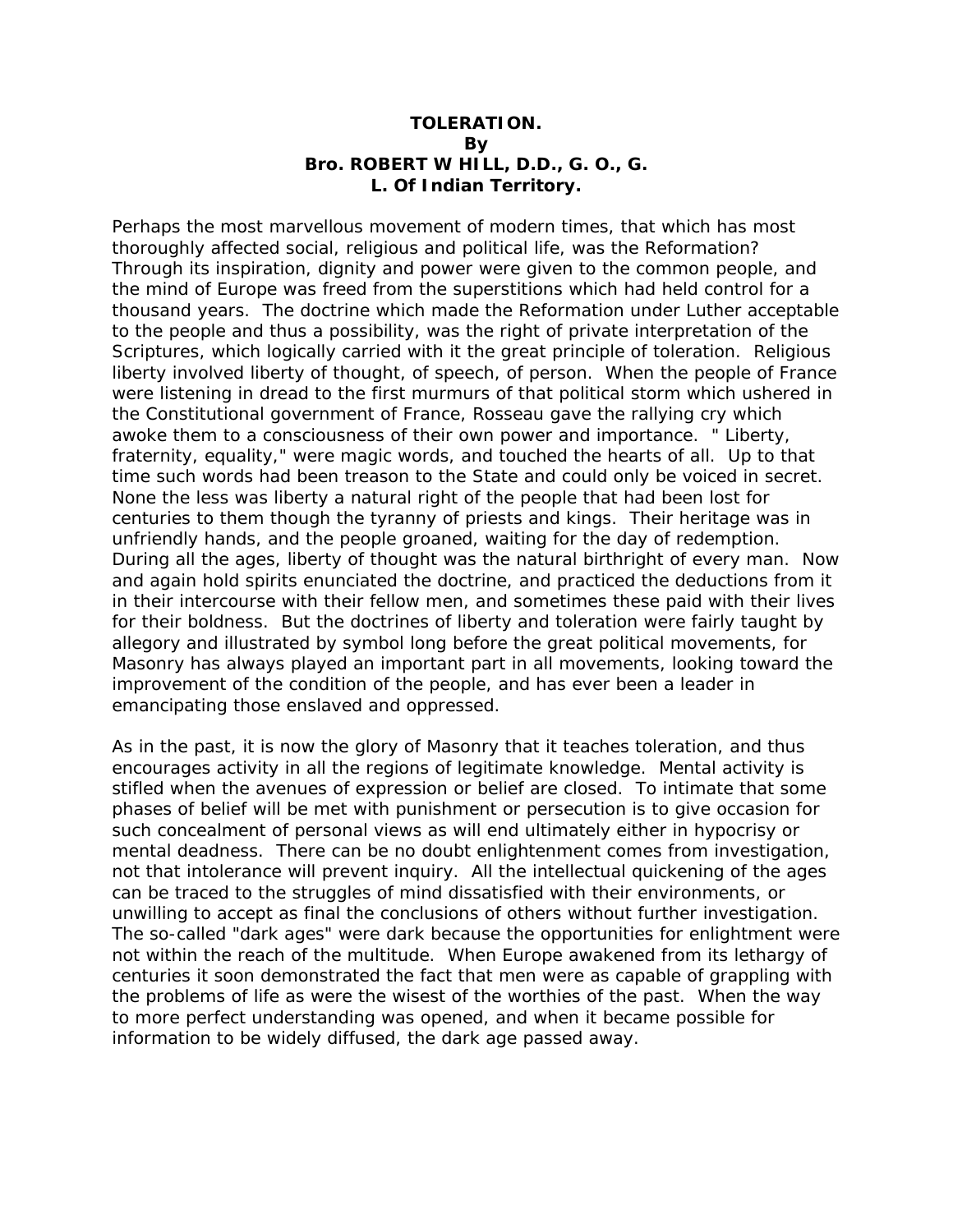As we read the story of the intellectual awakening of Europe, we are struck with progress made where tolerance of new views was the rule, and equally are we struck by the slower developments where efforts were made to bind the people to the opinions and traditions of the ages gone before. To those who study the history of this present century, rejoicing at our marvelous advancement in scientific knowledge, the query is constantly presented. Why did not the other centuries anticipate ours in these fields? Roger Bacon broadly hinted at some of our modern discoveries. Galileo opened the gateway to the true study of the heavens, and far back in the past the foundations of chemical science were laid, yet, until the present century, men had not fairly come into the heritage of power which has become ours through the marvellous discoveries lately made. Through all the centuries the resources of Nature were present. Chemical combinations were possible, the unharnessed forces were as potent, but the talisman necessary to make these things the obedient servants of man was not known. Why? Because ignorance and bigotry were afraid to permit the investigations which were essential to a right understanding of Nature.

Intolerance would not permit any study which might result in a shattering of old forms of belief. The prison, the scourge, the stake awaited those whose independent habits of thought led them to a free expression of opinions which antagonized the beliefs of the holders of power. It is to the glory of Masonry that since its first institution it has always taught toleration, and embodied in its system a practical illustration of reasonable freedom. Within the Lodge all are taught to meet upon the level - that there, however great and wise some may be, those of lowly estate and with but the rudiments of knowledge are entitled to consideration and protection. And yet Masonry has never encouraged ignorance. On the contrary, it has always incited to an endeavour to learn all the secrets of Nature possible to the human understanding, and much of its beautiful instruction has been given in order to create a strong impulse to the pursuit of knowledge. '"With all thy getting, get understanding " has ever been the charge to the neophyte. The beauty of wisdom, and the necessity of increased knowledge has been suggested. But, with the urgent invitation to mental cultivation, there has ever been a tenderness in dealing with those who were hindered from reaching large attainment. Ignorance has never been accounted a crime, and that toleration of different beliefs which is necessary to true brotherhood has been taught and practised. The peculiarities of mind have been understood by Masons, and, quick growth in all know ledge has not been expected. Time and training are requisite to development, and in nothing is this more true than in knowledge.

> "Heaven is not reached at a single bound ; We build the ladder by which we rise From the lonely earth to the vaulted skies, And we mount to its summit round by round."

But this doctrine of toleration, as enunciated in Masonry and practiced by the members of the Fraternity, is not founded upon pity for ignorance, but upon a nobler principle of action. Even the wisest men are but relatively wise. The fields of knowledge are limitless, and though a long life be spent in gathering the flowers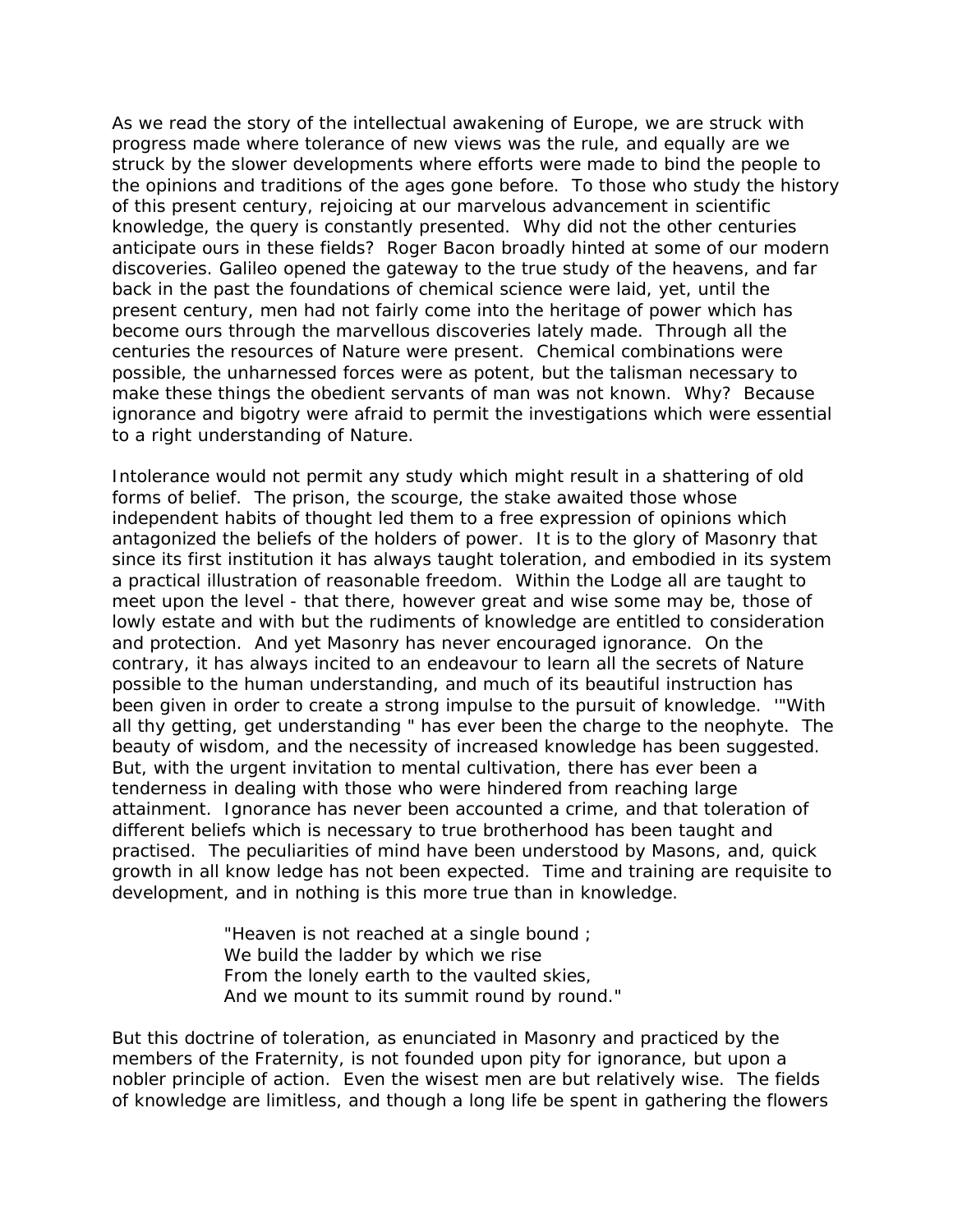which grow therein, yet are there limitless fields unknown. The root of Masonic toleration is found in the noble doctrine or brotherhood. We are members of one family, and whatsoever our country, race, or kindred, we are brothers. As the outgrowth of this doctrine, and the feeling it inspires, we are compelled to grant a large amount of liberty to one another, and gradually this doctrine has reached such development that the Masonic Fraternity has set its face unalterably against all forms of intolerance or bigotry, wheresoever the same may presume to manifest themselves. Masonry, then, stands for the liberty of the individual. It stands for that broad charity which can tolerate what it cannot accept. And this is one reason why Masonry has found arrayed against it all the societies which thrive on the intolerant dogma of past ages.

The church which permits no independent thought in its schools, which brands as heresy any departure from a statement of doctrine formulated a thousand years ago, which tortures the body upon the pretence of saving the soul-such a church can see in Masonry nothing of good. The church is right in its opposition to Masonry if it purposes to bind the people in the unquestioning submission of the past, for it is the purpose of Masonry to free mankind from whatever prevents the full development of all our powers. The far-seeing hierarchy of Rome sees the true tendency of Masonic teaching, and knows that where the people come under its influence they are quickened to a new life - a life where the freedom of the individual soul and personal accountability to the Creator must affect all human relations. Whenever the individual conscience has learned that it is directly and not mediately responsible to God, the power of ecclesiasticism over that conscience is forever broken. This is what ecclesiastical fulminations against Masonry mean. They recognize the fact that Masonry seeks to emancipate the world from all forms of slavery, and though the heirarchy would be unwilling to acknowledge unquestioning and blind obedience to priesthood to be a form of slavery, yet by whatever name the condition of mind which leads to this result may be called, in the final analysis it is found to be slavery. But it may be asked, Does this hierarchy now demand the blind obedience of the middle ages? If this were the year 1274, and the decree of Innocent IV. that "All translation of the Scriptures into the vulgar tongue of any country should be given to the flames," we might say the ignorance of the middle ages is at fault, but when Rome places upon its index expurgatorius the translations of the Gospels into French made in the year 1887, and approved by the Pope himself, what shall we say? What shall we call the action of the hierarchy when, on 19th December, 1887, it proscribed and damned the very book which but a short time before had received the approval of the Pope? And remember, too, that this translation was not made by a protestant, but by a devout member of the Roman Church, whose work had been approved by a great number of bishops, priests and pious laymen. Why, then, was this done?

The secret of the whole matter was that a critical examination of the translation disclosed the fact that some of the renderings of Greek words were not in accordance with the dogmas of the Romish Church. Although the whole French people were longing for such living translation of God's Word as it is, they were denied, because above all things the dogmatic treatment of the Scriptures favored by Rome must not be endangered. It is not the truth which the hierarchy is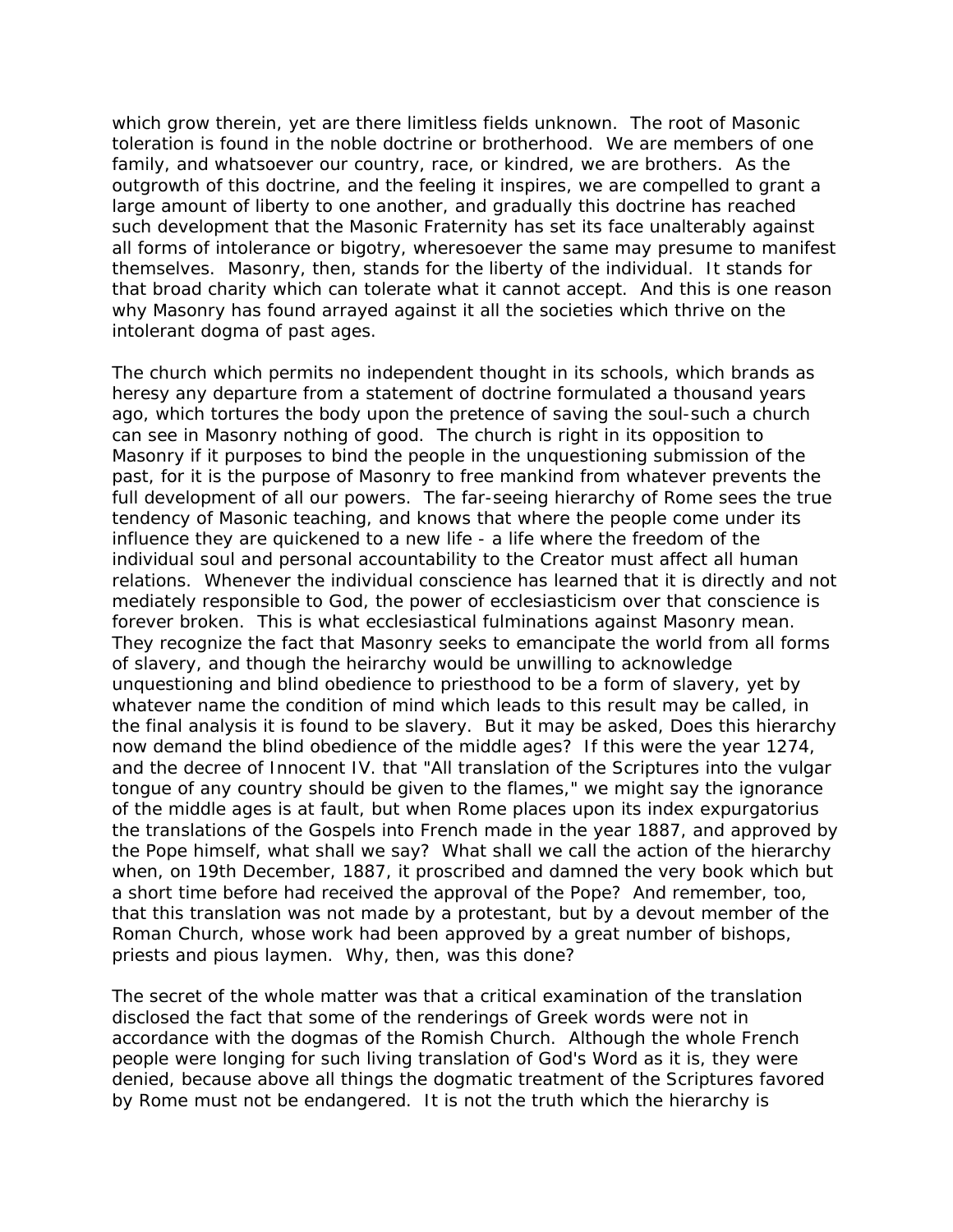anxious to save, but the power which comes from a particular interpretation of Scripture. It matters not whether that interpretation be right or wrong, it is the interpretation of the church, and as such it must stand though all the progress of the world be stopped. Is it to be wondered at, then, that from the same source are sent out from time to time bulls denouncing Masonry?

Let Masonry rejoice that the issue is so clearly defined, and that it is the recognized friend of human liberty, the champion of spiritual and mental emancipation? Until all forms of bigotry are ended, until man is free in all righteous senses of the term, until the day of perfect enlightenment, Masonry has a mission. It is in the world because the world needs its unwavering testimony to human rights and brotherhood, and it will continue on its beneficent way unchecked by any opposition based upon selfishness or upon a desire to perpetuate spiritual bondage. So long as ignorance abounds, so long as oppression causes tears to flow, so long as vice lifts up its head, just so long will Masonry strive for the betterment of humanity. Its challenge is to all that tends to degrade men, or to prevent the accomplishment of the great possibilities with which all are gifted. And if in this it meets opposition, it will still march on as in years gone by, knowing that truth is mighty and will prevail. Toleration in beliefs is, then, a cardinal doctrine of Masonry, and one of its chief sources of its wonderful hold upon the intelligence of the age. Liberty of thought is essential to perfect individual growth, and whatever prevents or seeks to check the free action of the human mind, is an enemy to human progress. Threats and compulsions are checks to the free expression of thought, and to the proper government of free men. Recognizing this fact, Masonry plants itself firmly on the doctrine of toleration, and seeks to inspire men with such a lofty conception of humanity as will secure true regard for the rights of the individual. If Masonry accomplishes only this much for our race it blesses the world and brightens human life. And this is a part of its mission. Men of different beliefs, of different races, of peculiar mental organization, all come within the broad sweep of its tolerant spirit, and learn to measure each other, not by the narrow rules of class or sect, but by the divine principle of a common brotherhood, and thus measured and with the consciousness of personal imperfection, they learn to look with charity upon what seem to be the serious imperfections of others. In this land of freedom where all men stand in equality under common laws, receiving equal privilege and protection, we can rejoice at what has been accomplished through the general acceptance of our Masonic principle, but, with the feeling of satisfaction which we have, there should also be ever present the strong determination that our principles shall continue to guide to the complete realization of the Masonic ideal. That has not yet been reached: the day is not yet when we can rejoice at the universal acceptance of our teaching. Bigotry still lifts up its voice, and at times we hear the echo of past ages in the anathemas directed against us and against toleration and liberty, but as in the past so in the future, we shall press forward undaunted to our highest ideals. What are those ideals? We answer in words spoken twenty-five centuries ago:

> " Fearlessness, singleness of soul the will Always to strive for wisdom, open hand, And governed appetites, and piety, And love of study ; humbleness, Uprightness, slowness to wrath, a mind